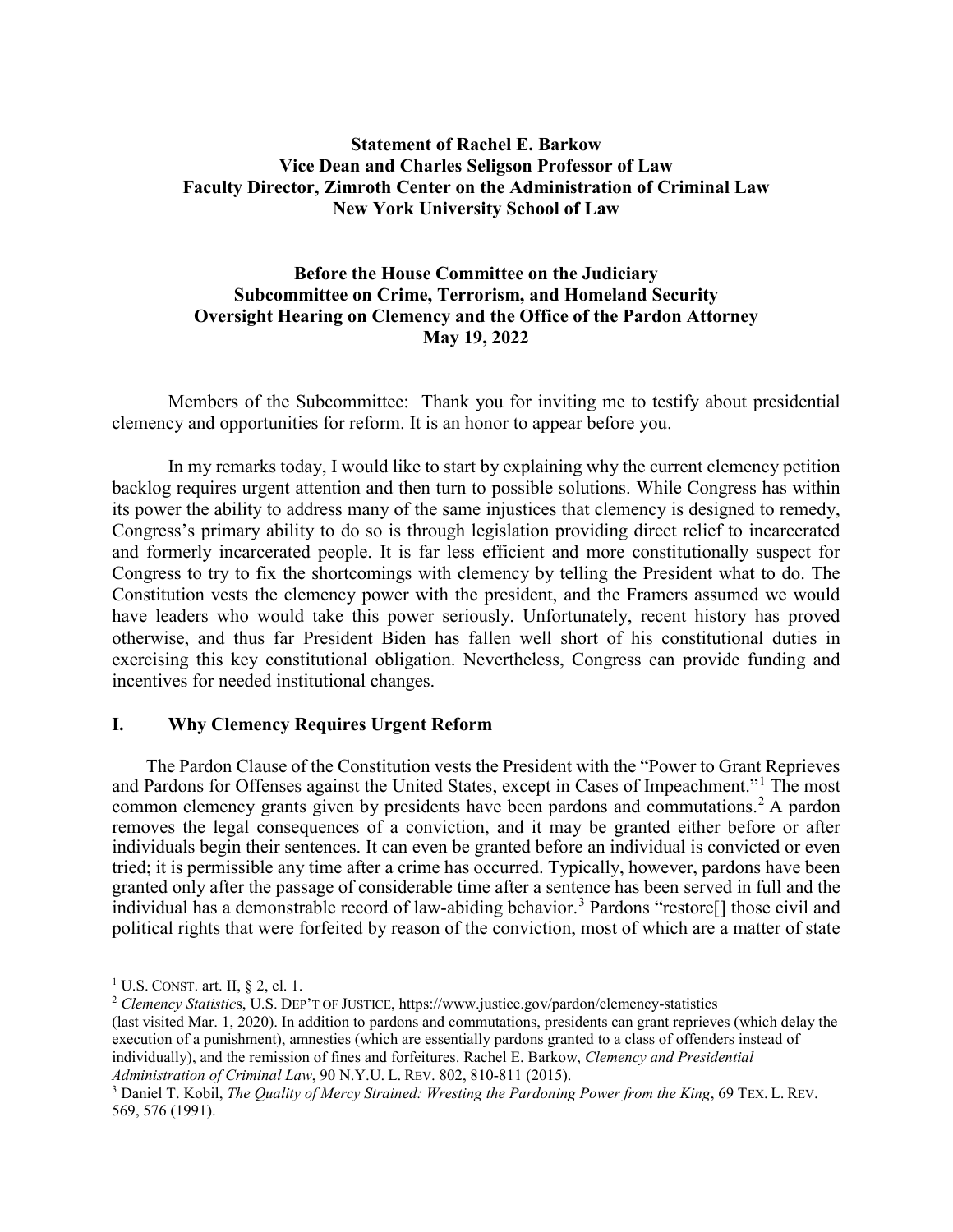law, and remove<sup>[]</sup> statutory disabilities imposed by reason of having committed the offense."<sup>[4](#page-1-0)</sup> A commutation, in contrast, does not erase all the consequences of a conviction and instead is a reduction in an individual's sentence.<sup>[5](#page-1-1)</sup>

Commutations and pardons are both essential checks on federal government overreach and critical mechanisms to improve public safety and curb disproportionate punishments.

Commutations are critical because Congress abolished parole in  $1984<sup>6</sup>$  $1984<sup>6</sup>$  $1984<sup>6</sup>$  thus eliminating the major avenue that individuals previously pursued to seek reductions in their sentences. At the time it was abolished, several witnesses told Congress that clemency would need to play a renewed role in correcting excessive sentences.<sup>[7](#page-1-3)</sup> The Supreme Court has also relied on the existence of clemency to uphold limits on habeas review, noting that clemency is the "historic mechanism" for actual innocence claims and, the "'fail safe' in our criminal justice system."[8](#page-1-4)

That need has grown even more acute because of the many mandatory minimum sentences Congress has passed, which have created numerous cases of disproportionate sentences being imposed without any opportunity for a judicial check. Mandatory minimums have been particularly prevalent for drug offenses, where the trigger for the minimum is based on the drug's type and quantity. But quantity is a poor proxy for culpability because of the way conspiracy law operates; everyone in a conspiracy is held responsible for all the reasonably foreseeable quantities, whether they are the kingpin or a low-level courier. Congress set the quantities with the kingpins in mind, but most of the people actually sentenced under mandatory minimum laws are low-level participants. It is hardly surprising that numerous commutations granted by recent presidents have come in cases involving mandatory minimum sentences.<sup>[9](#page-1-5)</sup> Congress recently acknowledged that many of its mandatory minimums went too far in the First Step Act. But it failed to make most of its changes retroactive, thus leaving clemency as the only avenue of relief for the thousands of people still serving sentences under old mandatory minimums that would not be issued today.

It is no answer to rely on a second look mechanism in the courts, such as compassionate release, to fix long sentences. We have seen wide disparities in how courts view the scope of this authority, with some districts granting 79.2% of the petitions before them, and others granting only 1.8%.[10](#page-1-6) Moreover, there is a circuit split in the Court of Appeals on whether to view this authority narrowly and grant petitions only in cases involving issues like terminal illnesses or extraordinary family emergencies or whether it can be used more broadly to address nonretroactive changes in sentencing laws and other disproportionately long sentences.<sup>[11](#page-1-7)</sup> This mechanism thus falls short in

<span id="page-1-6"></span><sup>10</sup> United States Sentencing Commission, Compassionate Release Data Report, tbl. 2 (May 2022), [https://www.ussc.gov/sites/default/files/pdf/research-and-publications/federal-sentencing-statistics/compassionate](https://www.ussc.gov/sites/default/files/pdf/research-and-publications/federal-sentencing-statistics/compassionate-release/20220509-Compassionate-Release.pdf)[release/20220509-Compassionate-Release.pdf.](https://www.ussc.gov/sites/default/files/pdf/research-and-publications/federal-sentencing-statistics/compassionate-release/20220509-Compassionate-Release.pdf) The variation is reflected in circuit rates as well, with a high of 30.4% petitions granted in the First Circuit, compared to a low of 9.3% in the Fifth Circuit. Id. at tbl. 3. 11 *Id.* at 63-64, n.17.

<span id="page-1-7"></span>

<span id="page-1-0"></span><sup>4</sup> Samuel T. Morison, *Presidential Pardons and Immigration Law*, 6 STAN. J. C.R. & C.L. 253, 290 (2010).

<span id="page-1-1"></span><sup>5</sup> Biddle v. Perovich, 274 U.S. 480, 486–87 (1927).

<span id="page-1-2"></span><sup>6</sup> Pub. L. No. 98-473, 98 Stat. 1987 (codified at 18 U.S.C. § 3551).

<span id="page-1-3"></span><sup>7</sup> Barkow, *supra* note 2, at 816 n.81.

<span id="page-1-4"></span><sup>8</sup> Herrera v. Collins, 506 U.S. 390, 412, 415 (1993) (internal citations omitted).

<span id="page-1-5"></span><sup>9</sup> Barkow, *supra* note 2, at 837 n.208 (listing examples of commutations in mandatory minimum cases by Presidents Clinton, George W. Bush, and Obama).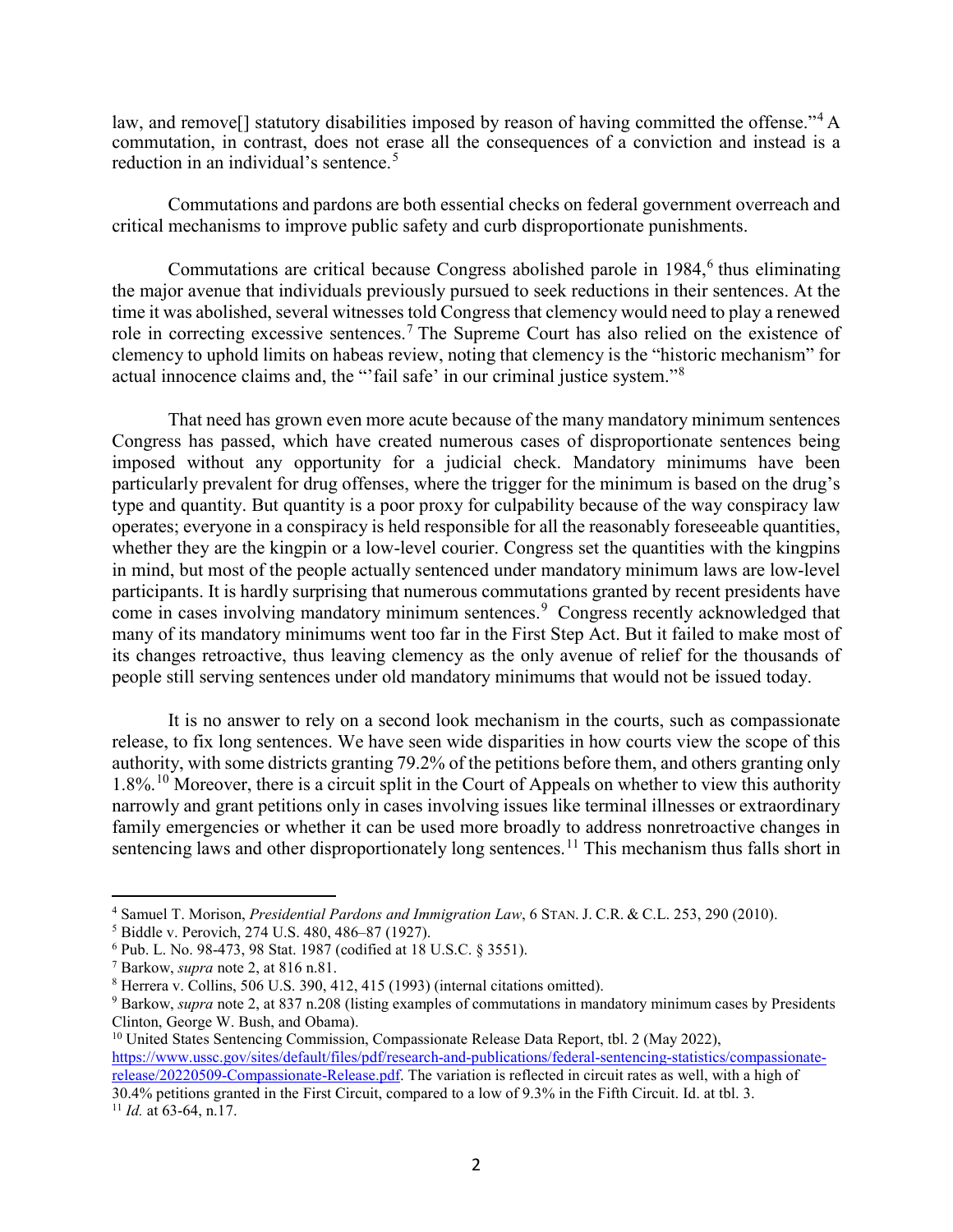many jurisdictions around the country at offering corrections for excessively long sentences, and it never provides the relief a pardon does by removing the collateral consequences of convictions.

Pardons are essential because there is no other mechanism at the federal level for an individual to seek relief from collateral consequences of convictions or to signify their rehabilitation. In the absence of a pardon, individuals face many collateral consequences of convictions, even long after they have completed their sentence and demonstrated law-abiding behavior. Federal convictions preclude individuals from a host of jobs and are grounds for denying or revoking occupational licenses. [12](#page-2-0) Federal convictions also make individuals ineligible for public housing, welfare assistance, and food stamps, all of which are often critical transitional tools for individuals trying to reenter society after terms of incarceration.<sup>[13](#page-2-1)</sup> A pardon can eliminate these barriers, and, in the process, promote public safety by easing the path to successful reentry. Pardons can also restore voting rights and the ability of an individual to serve on a jury or in the military or to possess firearms. There is no other mechanism available aside from a pardon to mitigate these collateral consequences of convictions.

Despite the urgent need and importance of clemency, considering these applications appears to be a low priority for the current administration. It inherited a backlog of 14,000 petitions, and instead of urgently addressing it, the backlog has only grown. There are now more than 18,000 people waiting for a response to their petitions, many of whom have been waiting for years. It is hard to overstate the level of mismanagement responsible for this unconscionable backlog. These people deserve answers to their petitions, yet the administration has done nothing to suggest it has any grasp of the urgency of the situation. Despite promises to remove this process from the Department of Justice because of the inherent conflict of interest of putting prosecutors in charge of clemency review,[14](#page-2-2) nothing has been done to take the decision making out of DOJ.

Nor has the Administration done anything to improve the process in DOJ itself. It only recently appointed a full-time head of the Office of the Pardon Attorney in April of 2022 – more than a year into the Administration – and the office remains woefully understaffed. There are 9 attorney advisors in that office, in addition to the Pardon Attorney and Deputy Pardon Attorney.<sup>[15](#page-2-3)</sup> That means every attorney would have to get through more than 1,600 petitions each to tackle the backlog. But even then, the process is not over. Every petition positively referred by the Office of the Pardon Attorney must still make its way through the Deputy Attorney General's Office and the White House Counsel's Office before a grant is given, and both of those offices have other priorities that they typically rank much higher than clemency.

Given the Administration's lack of effort to correct any aspect of the clemency process – either by removing it from DOJ, creating a task force or commission to deal with the backlog, or

 $\overline{a}$ <sup>12</sup> Barkow, *supra* note 2, at 866.

<span id="page-2-1"></span><span id="page-2-0"></span><sup>13</sup> *Id*. at 866-867.

<span id="page-2-2"></span><sup>&</sup>lt;sup>14</sup> Biden-Sanders Unity Task Force Recommendations 10, [https://joebiden.com/wp-](https://joebiden.com/wp-content/uploads/2020/08/UNITY-TASK-FORCE-RECOMMENDATIONS.pdf)

[content/uploads/2020/08/UNITY-TASK-FORCE-RECOMMENDATIONS.pdf](https://joebiden.com/wp-content/uploads/2020/08/UNITY-TASK-FORCE-RECOMMENDATIONS.pdf) ("we support the continued use of the President's clemency powers to secure the release of those serving unduly long sentences" and "also support establishing an independent clemency board to ensure an appropriate, effective process for using clemency, especially to address systemic racism and other priorities").

<span id="page-2-3"></span><sup>&</sup>lt;sup>15</sup> Office of the Pardon Attorney, Organization Chart, [https://www.justice.gov/pardon/office-pardon-attorney](https://www.justice.gov/pardon/office-pardon-attorney-organization-chart/chart)[organization-chart/chart.](https://www.justice.gov/pardon/office-pardon-attorney-organization-chart/chart)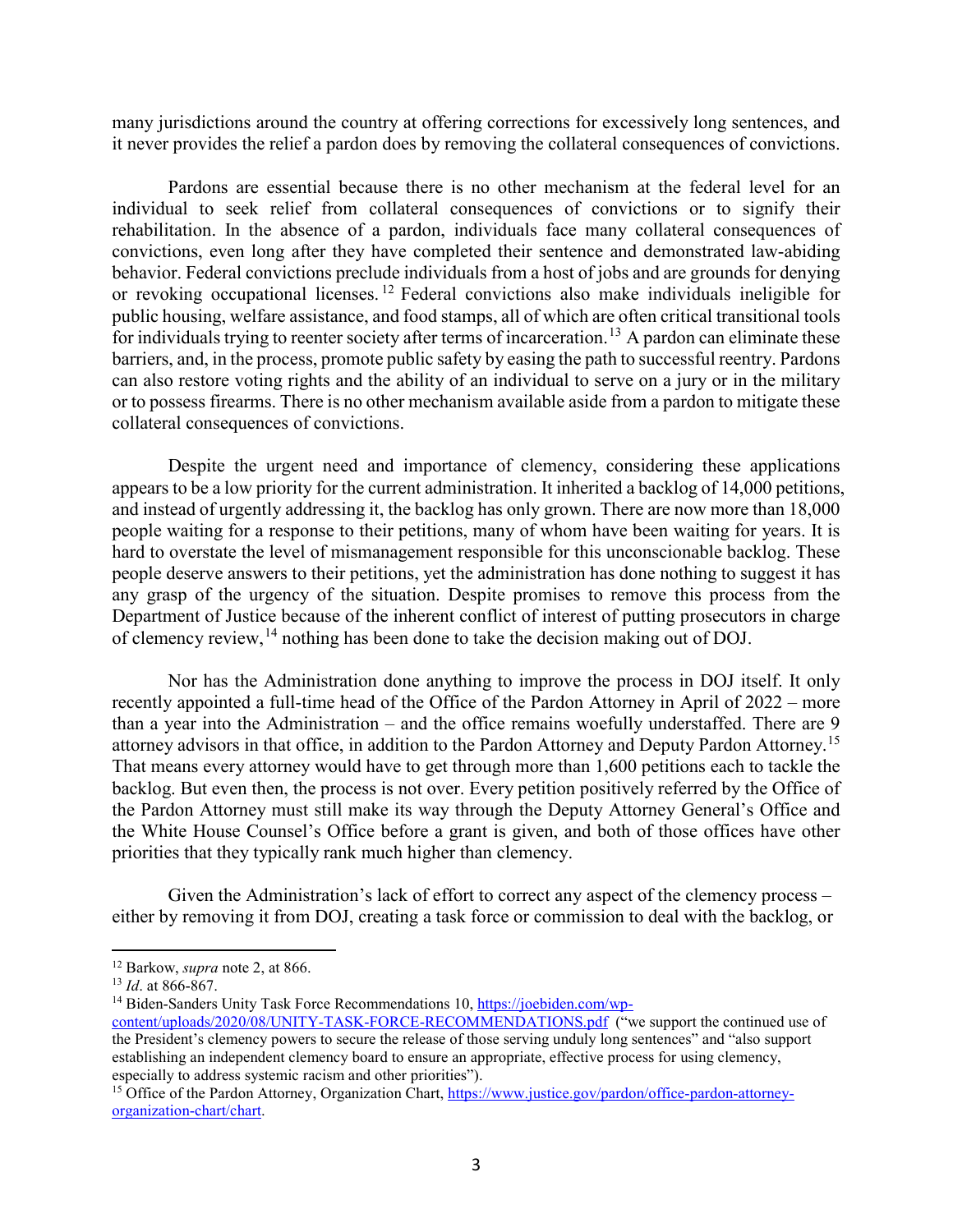buttressing the resources of the Office of the Pardon Attorney and prioritizing case processing in the Office of the Deputy Attorney General or the White House Counsel – it is not surprising that its record of clemency grants is woefully inadequate to the urgency of the need. President Biden has granted only 78 clemency petitions so far, 3 pardons and 75 commutations.

It is not just the number but the nature of the grants that show just how narrowly the Administration is viewing this power. Most of the grantees were already released by Attorney General William Barr to home confinement under the Coronavirus Aid, Relief, and Economic Security Act (CARES Act). The political risk was thus already made by the previous Administration, and all the Biden grants did was ensure that those people, who were already leading law-abiding lives outside of prison, would not have return to prison when the pandemic is declared over. But it hard to see why only a few dozen people released under the CARES Act merited such relief when thousands have been released to home confinement.<sup>[16](#page-3-0)</sup> These are people who have demonstrated their ability to safely live in their communities and who met the rigid criteria established under Attorney General Barr for their initial release.[17](#page-3-1) There is no reason to grant a tiny percentage of their clemency petitions. The Administration has already indicated these cases are a priority,  $^{18}$  $^{18}$  $^{18}$  yet even in this context it appears ill-equipped to process these cases. There is no reason not to give a categorical grant to all of them, and the individualized review is grinding the process to a standstill.

The Administration also noted that its recent grants included individuals who would be sentenced differently today under new drug laws that shortened sentences.<sup>[19](#page-3-3)</sup> But, here, too, the Administration granted only a handful of these cases out of the thousands just like them. President Obama used this as one of the criteria in his clemency initiative, and he left behind almost 2,600 people who met all of his stated criteria.<sup>[20](#page-3-4)</sup> Despite its good intentions and the relief it provided for many deserving people, clemency under the Obama Initiative operated more like a lottery than the equitable and efficient processing of applications that one should expect from the government.<sup>[21](#page-3-5)</sup>

<span id="page-3-1"></span>Confinement as Appropriate in Response to COVID-19 Pandemic, March 26, 2020,

 $\overline{a}$ 

[https://www.bop.gov/coronavirus/docs/bop\\_memo\\_home\\_confinement.pdf](https://www.bop.gov/coronavirus/docs/bop_memo_home_confinement.pdf) (giving priority to those already in low and minimum security facilities, disallowing anyone with a sex offense from receiving relief, and depriortizing anyone with any BOP infraction in the past year). See also Memorandum from the Attorney General to the Director of Prisons, Increasing Use of Home Confinement at Institutions Most Affected by COVID-19, April 3, 2020, [https://www.bop.gov/coronavirus/docs/bop\\_memo\\_home\\_confinement\\_april3.pdf](https://www.bop.gov/coronavirus/docs/bop_memo_home_confinement_april3.pdf) (prioritizing release from specific

<span id="page-3-4"></span> $\frac{1}{20}$  United States Sentencing Commission, An Analysis of the Implementation of the 2014 Clemency Initiative 34, September 2017, https://www.ussc.gov/sites/default/files/pdf/research-and-publications/research-

<span id="page-3-0"></span><sup>&</sup>lt;sup>16</sup> Federal Bureau of Prisons, Frequently Asked Questions Regarding Potential Inmate Home Confinement in Response to the COVID-19 Pandemic,<https://www.bop.gov/coronavirus/faq.jsp> (last visited March 6, 2022). <sup>17</sup> Memorandum from the Attorney General to the Director of Bureau of Prisons, Prioritization of Home

<span id="page-3-2"></span>institutions with high rates of infection but continuing to require detailed reentry plans before releasing individuals).<br><sup>18</sup> Sam Stein, Biden Starts Clemency Process for Inmates Released Due to Covid Conditions, Politico

<span id="page-3-3"></span><sup>&</sup>lt;sup>19</sup> Carrie Johnson, Biden Takes First Actions on Clemency with 3 Pardons and 75 Commutations, NPR, April 26, 2002, https://www.npr.org/2022/04/26/1094755907/reentry-recidivism-biden-formerly-incarcerated-jobs-housing-healthcare-loans.

publications/2017/20170901\_clemency.pdf ("[T]here were 2,595 offenders incarcerated when the Clemency Initiative was announced who appear to have met all the factors for clemency under the Initiative at the end of President Obama's term in office but who did not obtain relief.").<br><sup>21</sup> Center on the Administration of Criminal Law, NYU School of Law, The Mercy Lottery: A Review of the Obama

<span id="page-3-5"></span>Administration's Clemency Initiative (2017),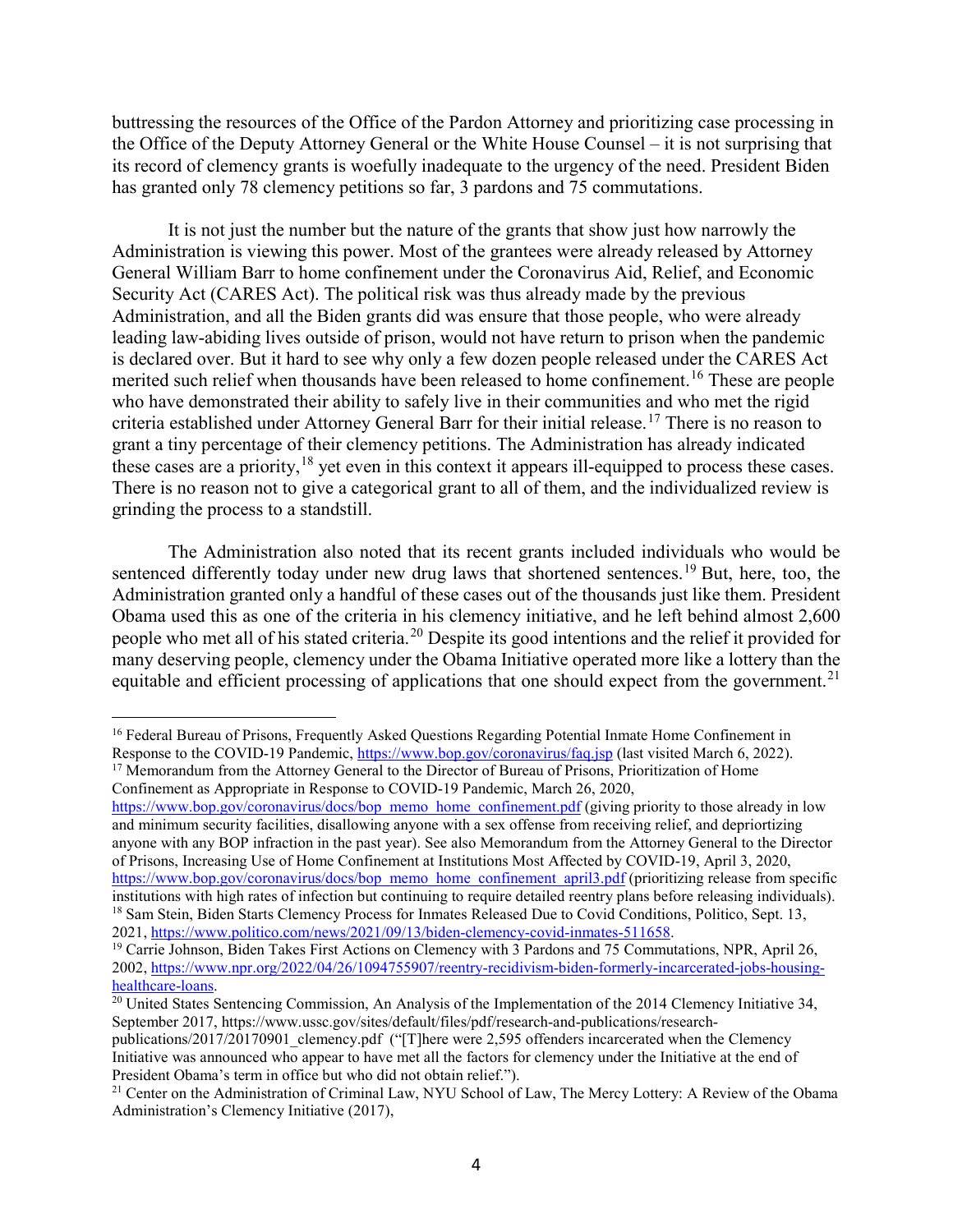Many of the people left behind by that initiative who met its criteria along with thousands of others are waiting in that backlog of 18,000 plus petitions.

If this were in any other area of government responsibility, there would be alarm bells ringing about the ineptitude and gross negligence of those in charge. Sadly, because clemency often fails to get the attention it deserves from the press or public officials, those calls have not come as loudly as they should. But make no mistake. The failure to take drastic measures to address the current backlog of clemency petitions is presidential malpractice. The Framers placed the pardon power in Article II next to the Commander in Chief powers for a reason. It is a critically important check on executive overreach and injustice, and yet we have a president who has yet to take this responsibility seriously despite the obvious signs the process has been broken for years and the now unconscionable backlog of petitions – each one representing a human being whose liberty is at stake.

# **II. Solutions**

 $\overline{a}$ 

Because this a congressional hearing, I am going to discuss solutions to the failings with the clemency process that are within Congress's control. I have separately urged those in the Biden Administration – as I have previously done in the Trump and Obama Administrations – about the need to take executive action to reform clemency.[22](#page-4-0) I will continue to encourage President Biden to take action on this issue that the Framers squarely placed within the president's responsibility. But in the absence of executive leadership on this issue, what can Congress do?

Although Congress cannot directly regulate the clemency power of the president, it does possess the authority to create substitute mechanisms that perform as well or better than clemency when it comes to checking excessive sentences and eliminating the negative consequences of convictions that hinder reentry. I will first discuss those options before turning to the incentives Congress can put in place to encourage improvements to the clemency process itself.

[https://www.law.nyu.edu/sites/default/files/upload\\_documents/The%20Mercy%20Lottery.Report%20on%20Obama](https://www.law.nyu.edu/sites/default/files/upload_documents/The%20Mercy%20Lottery.Report%20on%20Obama%20Clemency%20Initiative.2018.pdf)<br>%20Clemency%20Initiative.2018.pdf.

<span id="page-4-0"></span><sup>&</sup>lt;sup>22</sup> Rachel E. Barkow & Mark Osler, *Biden Can't Let Trump's DOJ Legacy Stifle Reform*, The Hill, Nov. 17, 2021, [https://thehill.com/opinion/criminal-justice/581795-biden-cant-let-trumps-doj-legacy-stifle-reform/;](https://thehill.com/opinion/criminal-justice/581795-biden-cant-let-trumps-doj-legacy-stifle-reform/) Rachel Barkow & Mark Osler, *Where Reform Goes to Die*, Inquest, July 26, 2021, https://inquest.org/doj-where-reform-goes-todie/Rachel E. Barkow & Mark Osler, *We Know How to Fix the Clemency Process. So Why Don't We?*, N.Y. Times, July 13, 2021, [https://www.nytimes.com/2021/07/13/opinion/biden-clemency-justice-dept.html;](https://www.nytimes.com/2021/07/13/opinion/biden-clemency-justice-dept.html) Rachel Barkow & Mark Osler, *14 Steps Biden's DOJ Can Take Now to Reform America's Criminal Legal System*, The Appeal, March 15, 2021, [https://theappeal.org/the-lab/white-paper/14-steps-bidens-doj-can-take-now-to-reform-americas-criminal](https://theappeal.org/the-lab/white-paper/14-steps-bidens-doj-can-take-now-to-reform-americas-criminal-legal-system/)[legal-system/;](https://theappeal.org/the-lab/white-paper/14-steps-bidens-doj-can-take-now-to-reform-americas-criminal-legal-system/) Rachel E. Barkow & Mark Osler, *Trump Abused the Clemency Power. Will Biden Reform It?,* Wash Post, November 16, 2020; Rachel Barkow, Mark Holden, & Mark Osler, *The Clemency Process Is Broken. Trump Can Fix It*, The Atlantic, Jan. 15, 2019[, https://www.theatlantic.com/ideas/archive/2019/01/the-first-step-act-isnt](https://www.theatlantic.com/ideas/archive/2019/01/the-first-step-act-isnt-enoughwe-need-clemency-reform/580300/)[enoughwe-need-clemency-reform/580300/;](https://www.theatlantic.com/ideas/archive/2019/01/the-first-step-act-isnt-enoughwe-need-clemency-reform/580300/) Rachel E. Barkow & Mark Osler, *Designed to Fail: The President's Deference to the Department of Justice in Advancing Criminal Justice Reform*, 59 WM. & MARY L. REV. 387, 431 (2017); Rachel E. Barkow & Mark Osler, *Restructuring Clemency: The Cost of Ignoring Clemency and a Plan for Renewal*, 82 U. CHI. L. REV. 1, 19-25 (2015); Rachel E. Barkow & Mark Osler, The President's Idle Executive Power: Pardoning, Wash. Post, Nov. 26, 2014, [https://www.washingtonpost.com/opinions/the-presidents-idle](https://www.washingtonpost.com/opinions/the-presidents-idle-executive-power-pardoning/2014/11/26/3934ab1c-71aa-11e4-8808-afaa1e3a33ef_story.html)executive-power-pardoning/2014/11/26/3934ab1c-71aa-11e4-8808-afaa1e3a33ef\_story.html.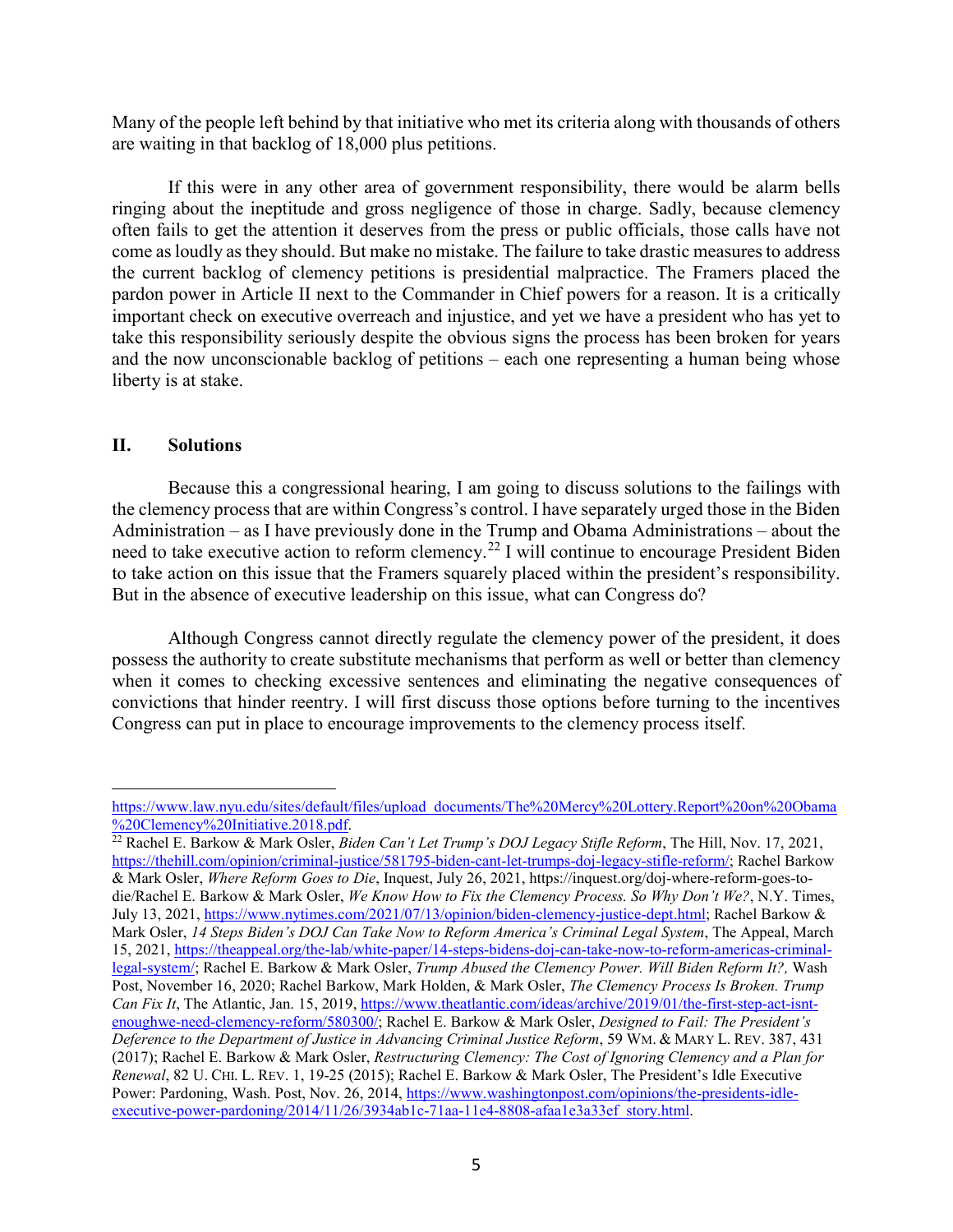### **A. Legislative Alternatives to Clemency**

The most significant problem with clemency is that it is not being used enough given the need. Thankfully, there are other options for correcting the problems of excessive sentences and the negative consequences and stigma of convictions aside from commutations and pardons if Congress were to provide for them. I will first discuss those measures that Congress can enact to address the dearth of commutations, and then I will turn to the options available to correct for the low level of pardons.

# **1. Reducing the Need for Commutations**

Parole and commutations serve the same function of providing a mechanism to reduce someone's sentence. The two have, in fact, served as substitutes for each other. Presidents granted commutations relatively frequently for most of the country's history until parole came on the scene in the early twentieth century and "essentially replaced clemency as the primary mechanism for reducing sentences."<sup>[23](#page-5-0)</sup> Thousands of people were released from federal prison each year through parole. But no one sentenced after November 1, 1987, is eligible for parole, which leaves commutations to fill the gap.<sup>[24](#page-5-1)</sup> The thousands of petitions waiting in the backlog at DOJ are a sign that commutations are not up to the task.

One solution is thus for Congress to bring back parole and or create other second look mechanism for sentences. People and circumstances change over time – particularly over the long periods of incarceration that are so often handed down in the federal system. Having a second look allows a decision maker to account for the ways in which people change, particularly as they age out of criminal behaviors. It also provides a mechanism for reflecting changes in attitudes to particular kinds of crime. For example, marijuana is now legal in many states, yet individuals continue to serve decades in federal prison for selling marijuana. Parole eligibility or the opportunity to appear before a judge for resentencing after a certain length of time can help fill the vacuum created by the lack of presidential commutations. While clemency will still be needed even with these second look mechanisms, if they are appropriately broad, it should make such a need far less pronounced.

Another means to address excessive sentences is to make sure they do not occur in the first place. Giving judges discretion to tailor sentences to the facts before them is a critical safety valve against prosecutorial overreach. Mandatory minimums tie judges' hands and create the bulk of the excessive sentences we see in the federal system. Eliminating mandatory minimums would go a long way in addressing the huge need for commutations in the federal system.

Additionally, when Congress does recognize that its sentencing laws have gone too far, it is crucial that it provide for retroactive relief to those still living under the prior regime. Congress has been reluctant to make its sentencing changes retroactive, but the experience of retroactive sentencing adjustments shows this can be done effectively and without a hit to public safety. Congress gave the Sentencing Commission the authority to determine when its changes to the

<span id="page-5-0"></span><sup>23</sup> Barkow, *supra* note 2, at 814.

<span id="page-5-1"></span><sup>&</sup>lt;sup>24</sup> *Id.* at 816 and n.81 (quoting witnesses who warned Congress of the need for commutations to fill the gap if parole were abolished).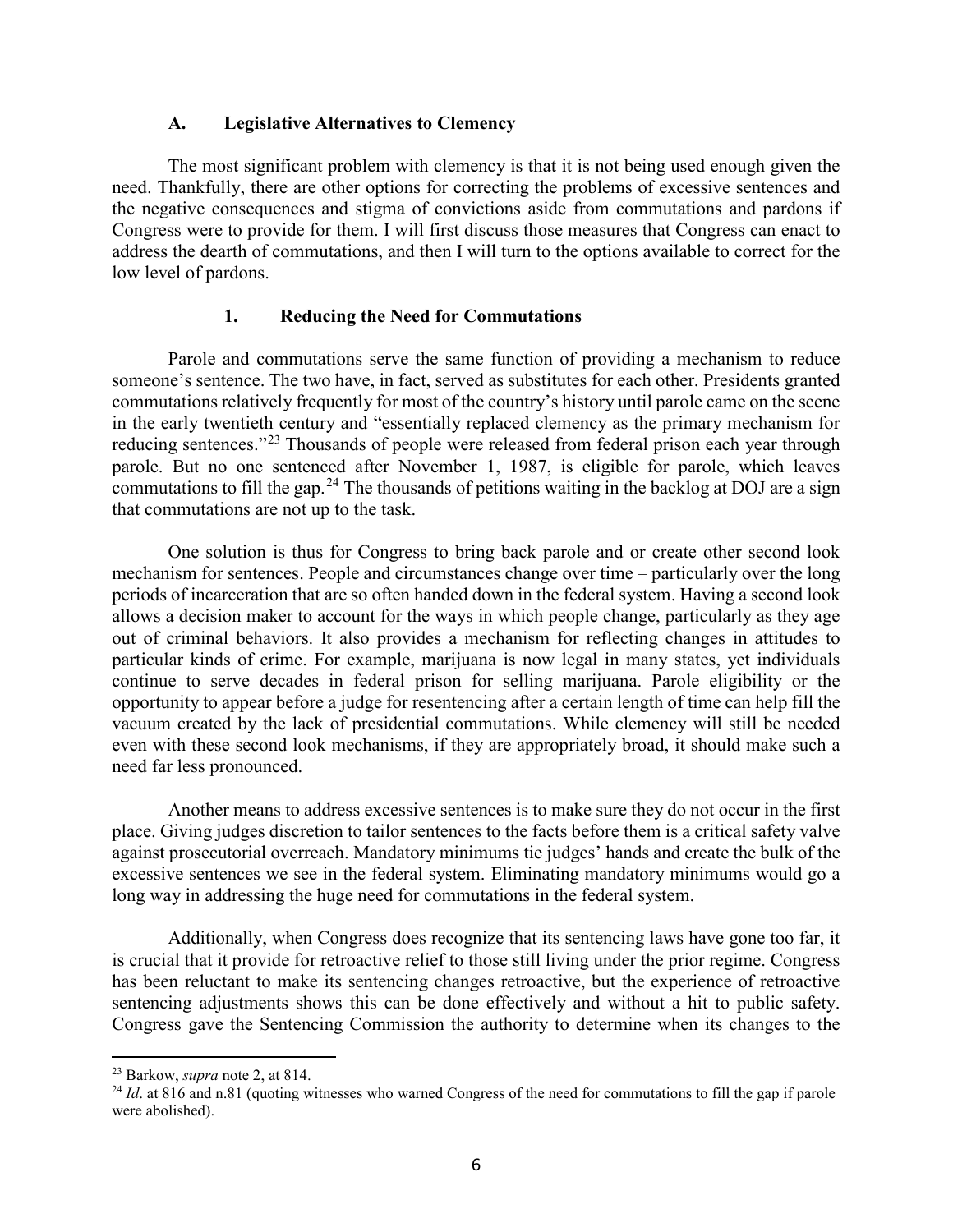Sentencing Guidelines should be retroactive. The Commission made reductions in crack sentences eligible for retroactive adjustment in 2007 and 2011, and when it studied what happened to those who served their full sentences and those who received retroactive reductions, it found they did not have different recidivism rates.  $25$  Congress should similarly provide for retroactive adjustments when statutes lower sentences. Judges have shown they are able to make these decisions consistent with public safety and having this mechanism in place would ease some of the burden on commutations.

# **2. Reducing the Need for Pardons**

Pardons are particularly important at the federal level because, unlike many states, Congress has not provided for alternative mechanisms to expunge or seal criminal records or to allow people to obtain some kind of certificate of good standing that could remove collateral consequences of conviction and make it easier to obtain employment. Congress could thus address the shamefully low rate of pardons, particularly for individuals who need it most, by providing substitute channels to get the same relief. There should be federal legislation that allows individuals to expunge federal convictions and restore their rights without having to seek a presidential pardon. Providing an alternative avenue could also help address the glaring racial disparities in the dispensing of pardons. A 2011 study found that white applicants seeking a pardon were more than four times as likely to get it granted than people of color.<sup>[26](#page-6-1)</sup>

As with the need for commutations, the other major solution to this issue is to reduce the need for such relief in the first place. Some of the collateral consequences stem from state law, and the only way to address those sanctions is to remove the federal conviction from an individual's record. But many of the most significant collateral sanctions are federal, and it is long past time for Congress to take another look at some of these laws.<sup>[27](#page-6-2)</sup> Restrictions on access to public housing and federal assistance benefits for those with felony convictions undermine the goal of public safety because of how difficult it is for people to transition from incarceration to lawful employment. These are often crucial bridge services and benefits that allow people to make that leap. Similarly, reducing states' highway funds if they do not suspend drivers' licenses for people with drug offenses ends up hampering people's ability to drive to jobs, again in opposition to public safety goals. Eliminating these collateral consequences would not only stem the need for many pardons, but it would improve public safety more generally by allowing more people to successfully transition to law-abiding lives after serving their sentences.

<span id="page-6-0"></span> $\overline{a}$ <sup>25</sup> U.S. Sentencing Comm'n, Recidivism Among Offenders Receiving Retroactive Sentence Reductions: The 2007 Crack Cocaine Amendmen*t* (2014), https://www.ussc.gov/sites/default/files/pdf/research-and-publications/researchprojects-and-surveys/miscellaneous/20140527\_Recidivism\_2007\_Crack\_Cocaine\_Amendment.pdf; U.S. Sentencing Comm'n, Recidivism Among Federal Offenders Receiving Retroactive Sentence Reductions: The 2011 Fair Sentencing Act Guideline Amendment (2018), https://www.ussc.gov/sites/default/files/pdf/research-and-<br>publications/research-publications/2018/20180328 Recidivism FSA-Retroactivity.pdf.

<span id="page-6-1"></span><sup>&</sup>lt;sup>26</sup> Dafna Linzer & Jennifer LaFleur, *ProPublica Review of Pardons in Past Decade Shows Process Heavily Favored Whites*, WASH. POST (Dec. 3, 2011), https://www.washingtonpost.com/investigations/propublica-review-of-pardons-<br>in-past-decade-shows-process-heavily-favored-whites/2011/11/23/gIQAElnVQO\_story.html.

<span id="page-6-2"></span> $\frac{27}{27}$  RACHEL BARKOW, PRISONERS OF POLITICS: BREAKING THE CYCLE OF MASS INCARCERATION 88-97 (2019).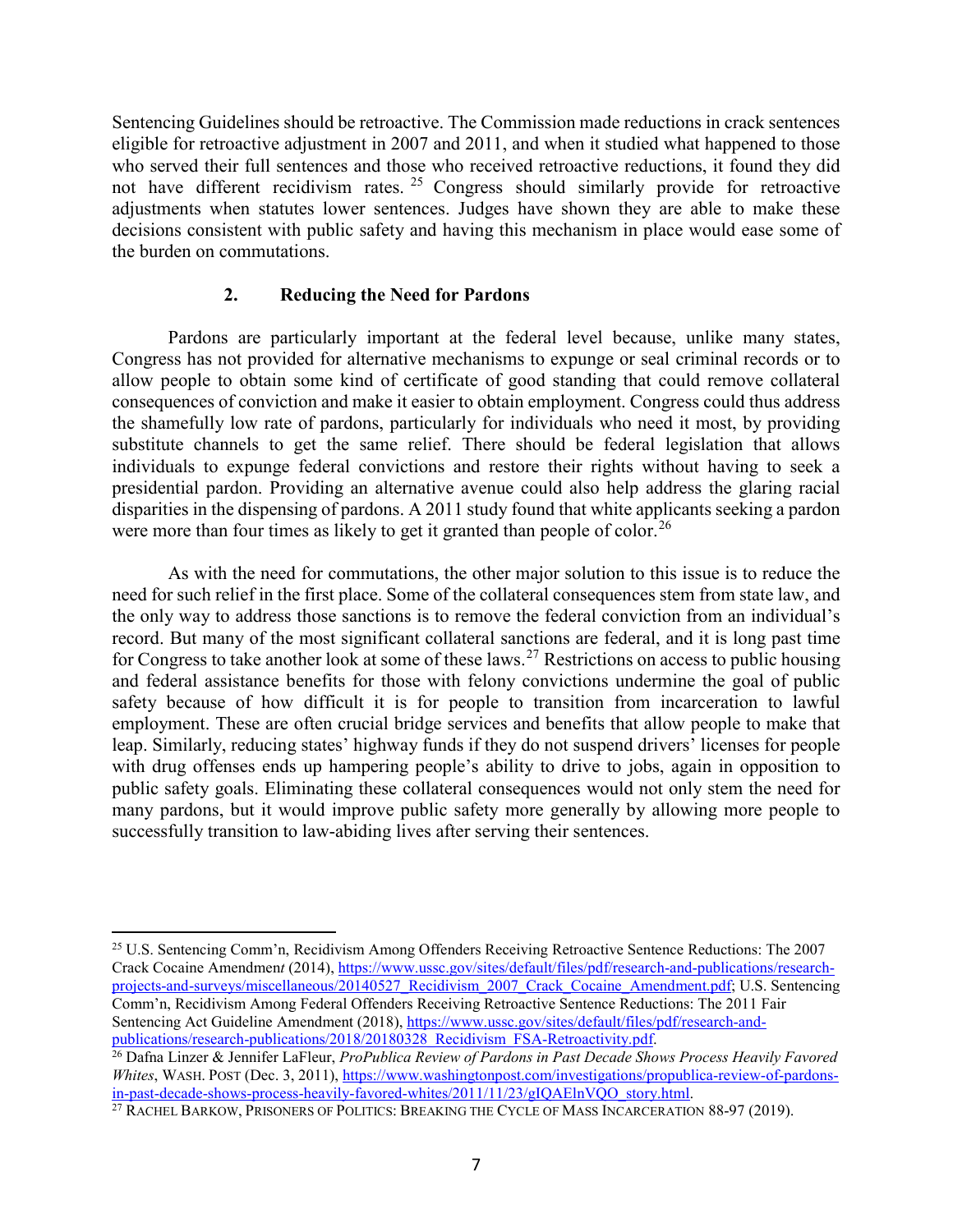#### **B. Legislative Correctives to the Clemency Process Itself**

The mechanisms suggested above would greatly improve federal sentencing and punishment, and I urge Congress to prioritize them. But even if they were adopted, there would still be cases that call out for mercy. Laws will always be imperfect, and clemency is an important safety valve for when the law falls short. Moreover, to the extent the options I am suggesting are not adopted – and it is always difficult to get criminal justice reform through Congress – clemency will remain the only mechanism available to correct excessively long sentences and to pave the way for someone to clear a record and reenter society without the burdens and collateral consequences of a conviction. Finally, clemency will remain part of the Framers' vision of the separation of powers<sup>[28](#page-7-0)</sup> and a means by which the president exercises oversight over enforcement decisions that go too far. $^{29}$  $^{29}$  $^{29}$ 

That raises the question of what Congress can do to reform the clemency process itself. In the words of the Supreme Court, "[t]o the executive alone is intrusted [sic] the power of pardon; and it is granted without limit."[30](#page-7-2) The Supreme Court has made clear that "[t]his power of the President is not subject to legislative control."<sup>[31](#page-7-3)</sup> "[T]he President may exercise his discretion under the Reprieves and Pardons Clause for whatever reason he deems appropriate."<sup>[32](#page-7-4)</sup> The power can be used on any federal criminal offense.<sup>[33](#page-7-5)</sup> This broad authority limits opportunities for the legislature to dictate how the clemency authority is exercised. At the end of the day, decisions whether to grant or deny clemency are left to the president and the president alone. Congress cannot tell the president which cases to grant, deny, or prioritize, nor can Congress dictate to the president the process he must follow in deciding cases or whom he must consult in making decisions.

While Congress cannot dictate how a president should exercise the constitutional power of clemency, it can provide funding to create incentives for needed institutional changes. The president is currently using a process that relies on the Office of the Pardon Attorney, which is funded by Congress. If Congress wants to help the president address the record-setting backlog of petitions, it could increase dedicated funding for that office. Until Fiscal Year 2014, the Office of the Pardon Attorney had 11 authorized and funded staff positions.<sup>[34](#page-7-6)</sup> That number was set in the middle of the 1990s and based on the receipt of an average of about 600 clemency petitions in total each year.<sup>[35](#page-7-7)</sup> The Office of the Pardon Attorney received more than 45,000 petitions in the ten year period between fiscal year 2010 and 2020 for an average of 4,500 petitions per year, 7.5 times the rate of petitions when the staffing was set at  $11$  positions.<sup>[36](#page-7-8)</sup> While the Office received

<span id="page-7-6"></span><sup>34</sup> Office of the Pardon Attorney, FY 2023 President's Budget Submission 4,

<span id="page-7-0"></span><sup>28</sup> Barkow, *supra* note 2, at 831-832.

<span id="page-7-1"></span><sup>29</sup> *Id.* at 840; *Ex parte* Grossman, 267 U.S. 87, 120 (1925) ("Executive clemency exists to afford relief from undue harshness or evident mistake in the operation or enforcement of the criminal law.").

<span id="page-7-2"></span><sup>30</sup> United States v. Klein, 80 U.S. 128, 147 (1871).

<span id="page-7-3"></span><sup>31</sup> *See Ex parte* Garland, 71 U.S. 333, 380 (1866)

<span id="page-7-4"></span><sup>32</sup> Hoffa v. Saxbe, 378 F. Supp. 1221, 1225 (D.D.C. 1974).

<span id="page-7-5"></span><sup>33</sup> *Garland*, 71 U.S. at 380. This includes charges of contempt of court. *Ex parte* Grossman, 267 U.S. 87, 115

<sup>(1925).</sup> The president can also attach conditions on a clemency grant as long as they do not "otherwise offend the Constitution." Schick v. Reed, 419 U.S. 256, 266 (1974). *See generally* Harold J. Krent, *Conditioning the*

*President's Conditional Pardon Power*, 89 CALIF. L. REV. 1665 (2001).

[https://www.justice.gov/file/1492246/download.](https://www.justice.gov/file/1492246/download) 35 *Id.*

<span id="page-7-7"></span>

<span id="page-7-8"></span><sup>36</sup> *Id.* at 3-4.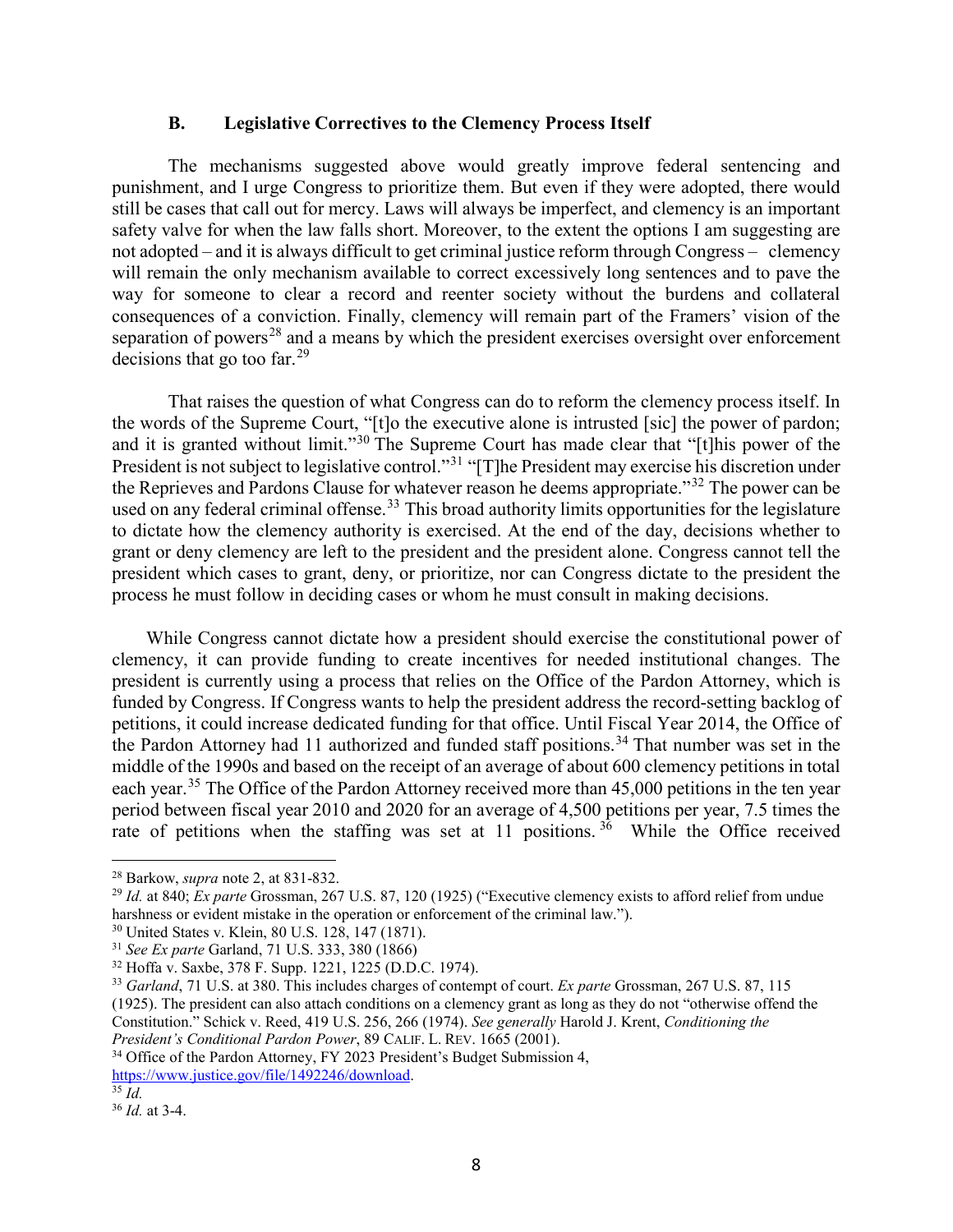authorization to increase staffing to 20 positions in FY2015, and then 80 in FY2022, the continuing resolution means none of the funding for those positions has been received by the Office. Providing this Office with a dedicated funding stream or funded positions, at least to address the backlog, could help address the urgent crisis it faces.

To be sure, that will not address all the veto points responsible for the backlog. A big reason for the backlog is the failure of the Office of the Deputy Attorney General and the White House Counsel's Office to act. For example, at the beginning of FY2020, there were 13,625 pending petitions, but only 5,004 of them, or [37](#page-8-0)%, were in the Office of the Pardon Attorney.<sup>37</sup> The other 63% were awaiting decisions by the White House Counsel or Office of the Deputy Attorney General. One reason for the current backlog is the Administration is following a policy of sending all of those cases left unresolved by the Trump administration back to the Office of the Pardon Attorney to rework, which meant 8,000 cases started from scratch in the Office of the Pardon Attorney because the Trump Administration failed to act on the recommendations that already existed from the Office of the Pardon Attorney and the Biden Administration refused to consider those petitions based on the existing write-up of the Pardon Attorney. One is left to wonder why the Administration could not have at least acted on the recommendations for a grant from the Office of the Pardon Attorney given that the same substantive standards have remained in place across Administrations. Nevertheless, the policy has been to start over completely, so some of the cases in the backlog have been reworked multiple times in the Pardon Attorney's Office because of this policy.<sup>[38](#page-8-1)</sup> This duplication of effort all stems from the failure of the Deputy Attorney General or the White House Counsel's Office to act expeditiously on the recommendations. This suggests that increased funding for the Office of the Pardon Attorney would hardly be sufficient.

A better approach would be to fund a separate advisory board to process the backlog. For example, after the Civil War, as federal criminal law expanded and more clemency petitions were filed, Congress approved funding for a pardon clerk to assist the Attorney General, which eventually became the Office of the Pardon Attorney.<sup>[39](#page-8-2)</sup> Congress could instead provide funding for an advisory board that exists outside the Department of Justice to provide advice to the President on clemency.<sup>[40](#page-8-3)</sup> By providing funding to pay an advisory board and staff to process petitions, Congress can help address the huge backlog of cases waiting to be reviewed. In the absence of funding, presidents must rely on volunteers or shift funds from elsewhere in the Executive Office of the White House budget. A designated funding stream for a clemency board would signal the broad support this idea has and help make this model successful by attracting individuals who can devote the necessary time to process these applications carefully. To be sure, Congress cannot require a president to use such a board. But by creating a budget for it, it makes it more likely that it will be consulted. While the proposal does not have to mirror the one in the Fair and Independent Experts in Clemency Act (FIX Clemency Act), that is one option for making this change. Again, the president may still wish to funnel these recommendations through the Department of Justice or the White House Counsel's Office. But he would not have to, and having

 $\overline{a}$ 

<span id="page-8-0"></span> $^{37}$  *Id.* at 7.<br> $^{38}$  *Id.* at 7-8 (noting cases have been reworked 1-5 times).

<span id="page-8-2"></span><span id="page-8-1"></span><sup>&</sup>lt;sup>39</sup> Margaret Colgate Love, *Of Pardons, Politics and Collar Buttons: Reflections on the President's Duty to be Merciful,* 27 FORDHAM URB. L.J. 1483, 1489 n.26 (2000).

<span id="page-8-3"></span><sup>40</sup> For more details on this model, see Barkow & Osler, *supra* note 13, at 461-463; *see also* Barkow & Osler, *Restructuring Clemency*, *supra* note 20, at 19-25.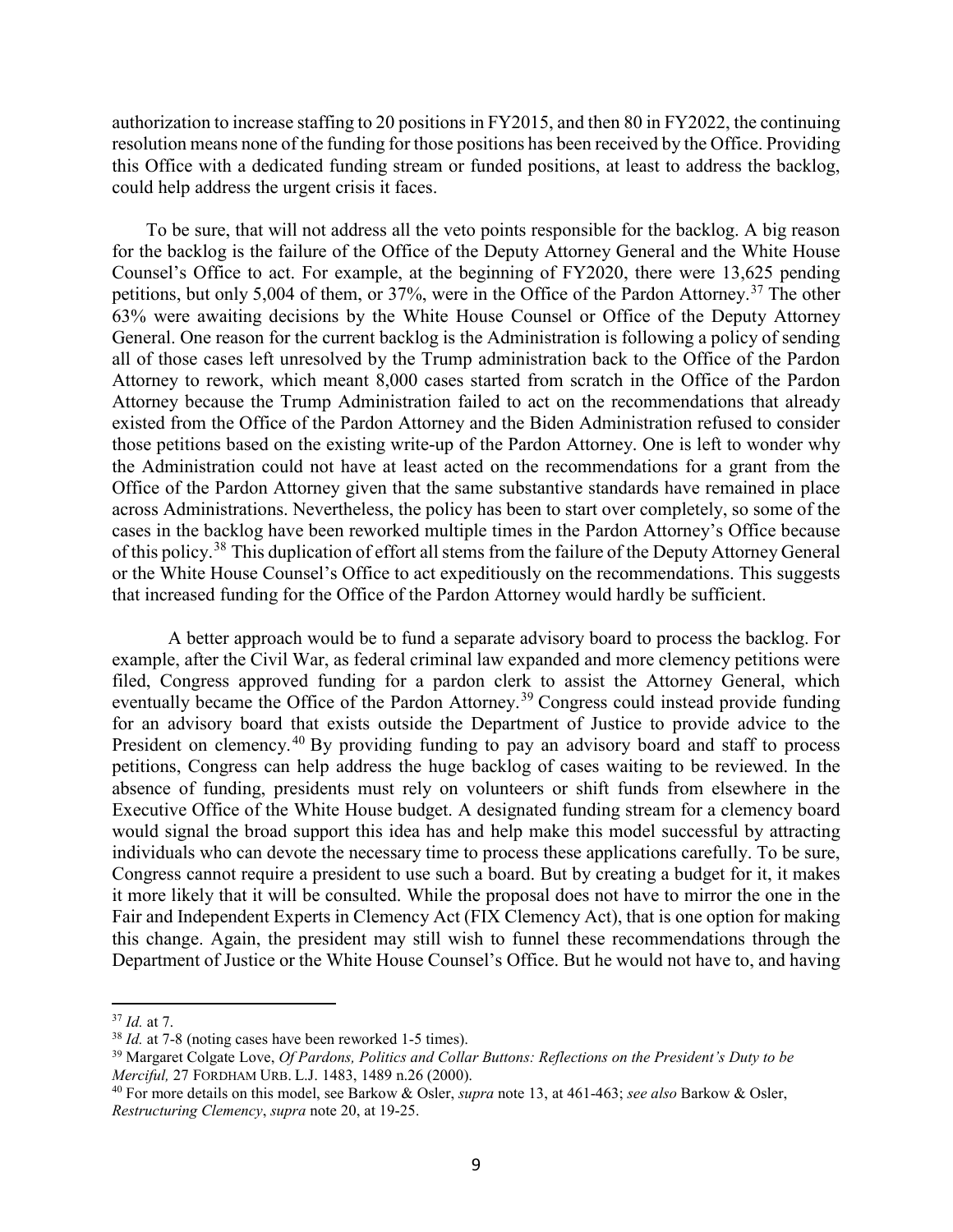this separate process staffed and functioning could create an incentive for him to give this new model a try – particularly when he agreed as part of the Biden-Sanders Unity Task Force to do just that.

Taking clemency out of the Department of Justice would address the bureaucratic duplication that is responsible for much of the holdup in petition processing. It would also address a fundamental conflict of interest in having the same agency that prosecuted all these cases review them for clemency. The current formal clemency process involves seven stages of review, the first four of which are all in the Department of Justice – the same agency that brought the prosecution in the first instance. DOJ's main mission is law enforcement, so asking that agency to flip perspectives and think of sentence correction and redemption is no small request. Effectively, each clemency application becomes "a potential challenge to the law enforcement policies underlying the conviction."[41](#page-9-0) It is all the more difficult when the agency is reviewing its own prior judgments and the review is overseen by prosecutors.

A person seeking a commutation or pardon files an application with the Office of the Pardon Attorney. A line attorney in that office seeks out the view of the prosecutor's office that charged the case and those views are given "considerable weight."[42](#page-9-1) The odds are already stacked against a petitioner because most of those prosecutors are disinclined to see the case any differently than they did the first time around. If the line attorney in the Office of the Pardon Attorney thinks the petition should be denied, it is unlikely the petition will move any further. If the line attorney is inclined toward a grant, that just means the petition moves on to the Pardon Attorney.<sup>[43](#page-9-2)</sup> If the application makes it through those first two stages, it moves on to the Office of the Deputy Attorney General (DAG).

The DAG's main line of work is supervising federal prosecutors, so the DAG is not exactly predisposed to positive recommendations for clemency. A lawyer within the DAG's office will first review the petition and then make a recommendation to the DAG. In addition to being professionally disinclined to support clemency because that effectively means second guessing the same prosecutors the DAG supervises, the DAG also has many other obligations, so clemency is unlikely to be a high priority. We know that the DAG frequently recommends deny even when the Pardon Attorney would grant a clemency petition.<sup>[44](#page-9-3)</sup>

It is only after getting through the DOJ gauntlet that a petition would make its way to the White House, where it then faces two more layers of review. First, there is consideration by one of the lawyers in the White House Counsel's Office and then the White House Counsel himself. Only after all that would a petition make its way to the president's desk for the president's final decision. The entire process often takes years.<sup>[45](#page-9-4)</sup>

<span id="page-9-1"></span><span id="page-9-0"></span><sup>41</sup> Margaret Colgate Love, *The Twilight of the Pardon Power*, 100 J. CRIM. L. & CRIMINOLOGY 1169, 1194 (2010). <sup>42</sup> *Standards for Consideration of Clemency Petitioners*, U.S. DEP'T OF JUSTICE § 9-140.111,<br>https://www.justice.gov/pardon/about-office-0 (last visited May 9, 2022).

<span id="page-9-3"></span>

<span id="page-9-2"></span> $\frac{43}{43}$  Barkow & Osler, *Designed to Fail, supra* note 20, at 431.<br><sup>44</sup> See Letter from Deborah Leff, Pardon Attorney, U.S. Dep't of Justice, to Sally Quillian Yates, Deputy Attorney Gen., U.S. Dep't of Justice (Jan. 15, 2016), *reprinted in* 28 FED. SENT'G REP. 312 (2016).

<span id="page-9-4"></span><sup>45</sup> Barkow & Osler*, Designed to Fail, supra* note 20, at 431.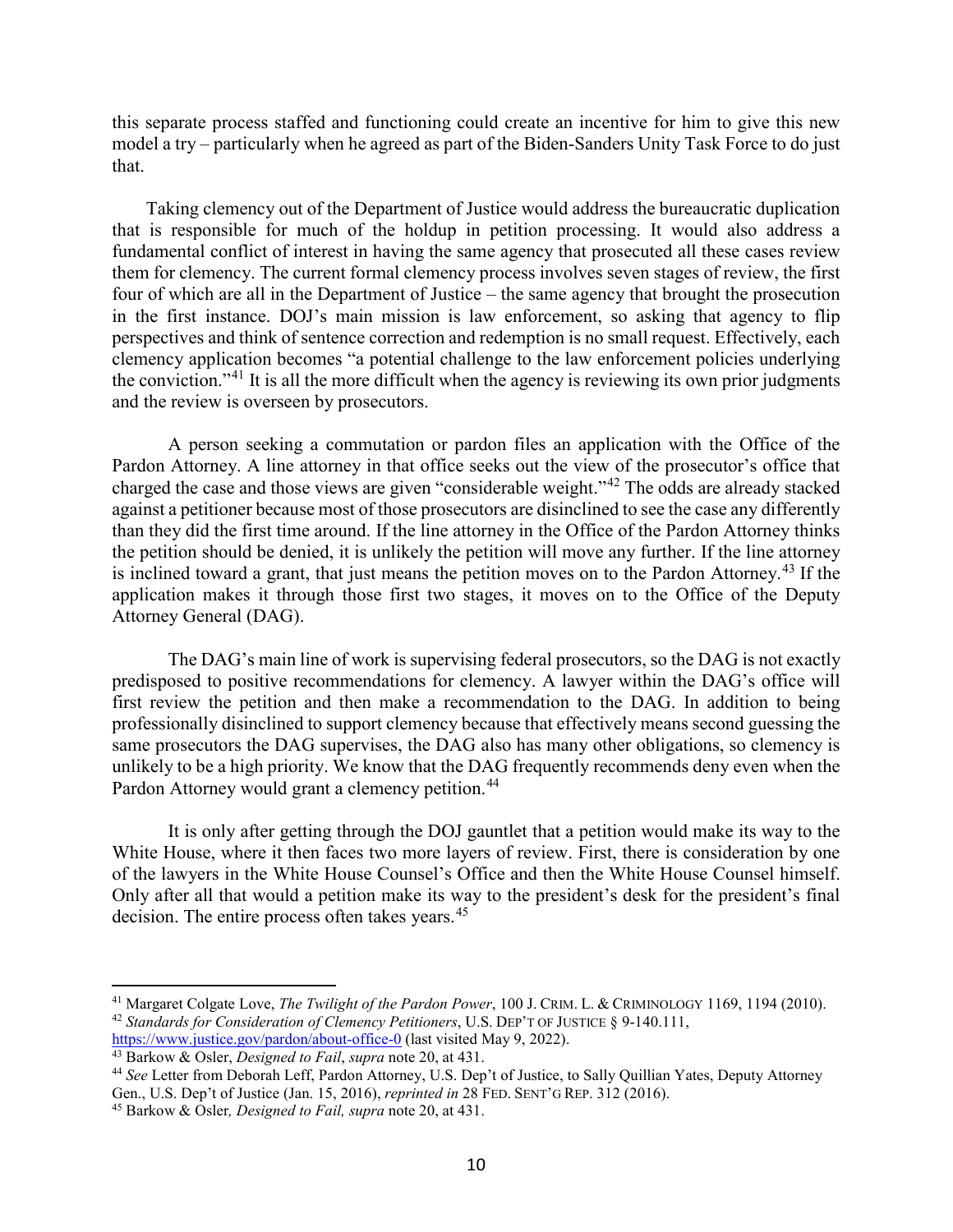This process is biased against grants not only because of its many possible veto points, but also because of DOJ's involvement and, particularly in the case of commutations, the substantive criteria it uses. DOJ regulations state that a commutation "is an extraordinary remedy that is rarely granted."<sup>[46](#page-10-0)</sup> This standard might have made sense when it was first adopted, because it came about when parole was still an option for those seeking sentencing reductions. But DOJ never reconsidered this standard even after parole was abolished.<sup>[47](#page-10-1)</sup>

DOJ's gatekeeping process – which effectively prevents almost all applications from ever reaching the president – is institutionally biased in favor of maintaining the judgments of prosecutors who originally pursued the cases it is reviewing. It is hard for anyone to second-guess their colleagues, particularly when those colleagues are pursuing the same institutional mission.<sup>[48](#page-10-2)</sup> It is harder still when you ask those very colleagues to weigh in on the merits, give those assessments deference, and apply a standard that views a grant as "extraordinary" and something that should be "rarely" given. Then you add in the fact that most Pardon Attorneys and their supervisors at DOJ have "overwhelmingly" been former prosecutors<sup>[49](#page-10-3)</sup> and are thus part of a shared culture where they are desensitized to the long sentences federal prosecutors hand out on a daily basis.[50](#page-10-4) This is not a review process well positioned to spot problems that may be commonplace or with the kind of objectivity needed to take a fresh look at sentences.

DOJ lawyers are also poorly placed to consider the ways in which people change over time and might be very different than when they initially committed their crimes. Prosecutors do not stay abreast of the progress people make while incarcerated or the efforts they make toward rehabilitation. Prosecutors thus have a poor perspective on requests for pardons because they often cannot get past the facts of the original case. The view inside DOJ, according to a lawyer who worked in the Pardon Office for a decade, is that pardon attorneys should "defend the department's prosecutorial prerogatives" and that "the institution of a genuinely humane clemency policy would be considered an insult to the good work of line prosecutors."<sup>[51](#page-10-5)</sup> In light of this view, there is a "strong presumption" at DOJ that "favorable recommendations should be kept to an absolute minimum."<sup>[52](#page-10-6)</sup>

One need look no further than the output of DOJ's process to see the bias at play. The grant rate for commutations and pardons across presidencies, whether during a Republican and Democratic administration, has been shockingly low in recent years and compared to the rates for most of the nation's history. President Trump granted 2% of the petitions he received, President Obama granted 5%, President George W. Bush granted 2%, President Clinton granted 6%,

 $\overline{a}$ <sup>46</sup> *Standards for Consideration of Clemency Petitioners*, *supra* note 12, § 9-140.113.

<span id="page-10-1"></span><span id="page-10-0"></span> $47$  The pardon criteria are less biased against grants, though they do require waiting periods before an individual can be considered. Individuals must wait at least five years from their date of release to file. DOJ will consider an individual's post-conviction conduct, the seriousness of the offense and how recently it occurred, and the applicant's acceptance of responsibility and remorse. *Id.* § 9-140.112. A legal disability that results from the conviction "can provide persuasive grounds for recommending a pardon." *Id.*

<span id="page-10-2"></span><sup>48</sup> Barkow & Osler, *Designed to Fail*, *supra* note 20, at 398-400.

<span id="page-10-3"></span><sup>49</sup> Albert W. Alschuler, *Bill Clinton's Parting Pardon Party*, 100 J. CRIM. L. & CRIMINOLOGY 1131, 1165 (2010); Love, *supra* note 39, at 1194 n.105.

<span id="page-10-4"></span><sup>50</sup> Barkow, *supra* note 2, at 825.

<span id="page-10-6"></span><span id="page-10-5"></span><sup>51</sup> Samuel T. Morison, *A No-Pardon Justice Department*, L.A. TIMES (Nov. 6, 2010), https://www.latimes.com/archives/la-xpm-2010-nov-06-la-oew-morison-pardon-20101106-story.html.<br>
<sup>52</sup> *Id.*